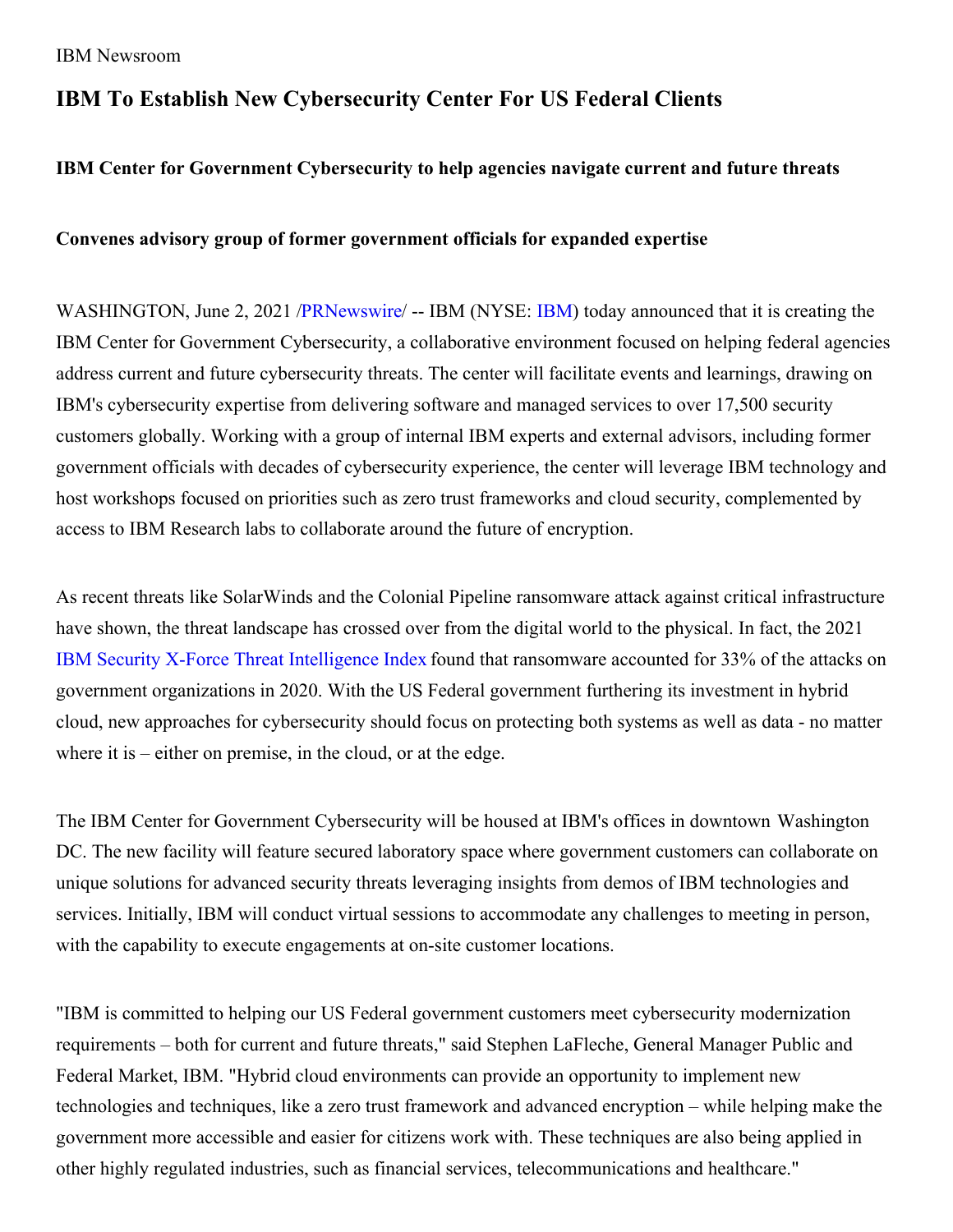#### **Center Exploring Current and Future Threats**

A central goal of the IBM Center for Government Cybersecurity is to provide access to information on cybersecurity technologies IBM is using with the public and private sectors, and security innovations being developed in IBM Research laboratories via workshops. Some of initial examples of the sessions IBM will conduct include:

- **Adapting to a Zero Trust World** Exploring the unique implementation needs for government to apply the core principles of zero trust: least privilege access; never trust, always verify; and assume breach. IBM will leverage blueprints from successful public and private sector implementations to assist agencies to plan their zero trust journey. The session will explore four initiatives including: Securing the hybrid and remote workforce, Reducing the risk of insider threats, Protecting the hybrid cloud and Preserving customer privacy. As part of the center, IBM can demonstrate the capabilities of IBM Cloud Pak for Security to help orchestrate zero trust approaches. Customers can also experience the IBM Zero Trust [Acceleration](https://c212.net/c/link/?t=0&l=en&o=3182910-1&h=4265384307&u=https%3A%2F%2Fwww.ibm.com%2Fsecurity%2Fzero-trust&a=the+IBM+Zero+Trust+Acceleration) workshop to help manage new emerging requirements for a zero trust approach at US Federal agencies – with added expertise via partnerships like [Zscaler](https://c212.net/c/link/?t=0&l=en&o=3182910-1&h=1737082550&u=https%3A%2F%2Fwww.zscaler.com%2F&a=Zscaler) and [Illumio](https://c212.net/c/link/?t=0&l=en&o=3182910-1&h=2661139204&u=https%3A%2F%2Fwww.illumio.com%2F&a=Illumio).
- **Hybrid Cloud Security Challenges for Data Portability** Part of adapting zero trust models is disrupting the architecture design for IT systems. Agencies using multi-cloud and multi-tenant environments may be looking to securely modernize their applications and move data between on premise and cloud environments. As part of this workshop, IBM Security architects can demonstrate the use of trusted execution environments, containers, and open standards as a reference point for future hybrid cloud designs via IBM Security [Services](https://c212.net/c/link/?t=0&l=en&o=3182910-1&h=2898738221&u=https%3A%2F%2Fc212.net%2Fc%2Flink%2F%3Ft%3D0%26l%3Den%26o%3D3106789-1%26h%3D2808970754%26u%3Dhttps%253A%252F%252Fwww.ibm.com%252Fsecurity%252Fservices%252Fcloud-security-services%26a%3DIBM%2BSecurity%2BServices%2Bfor%2BCloud&a=IBM+Security+Services+for+Cloud) for Cloud. IBM is also helping customers protect data across hybrid environments for [current](https://c212.net/c/link/?t=0&l=en&o=3182910-1&h=1812256635&u=https%3A%2F%2Fnewsroom.ibm.com%2F2020-11-30-IBM-Cloud-Delivers-Quantum-Safe-Cryptography-and-Hyper-Protect-Crypto-Services-to-Help-Protect-Data-in-the-Hybrid-Era&a=current+threats) threats. For example, IBM services and technologies are designed to maintain the highest available level of cryptographic key encryption protection to help protect existing data in the cloud<sup>1</sup> and prepare for future threats that could evolve with advances in quantum computing.
- $\bullet$ **The Future of Cryptography** – With modern day cryptographic techniques threatened by advancements in computing, IBM Research is expanding its efforts in hardening this essential technology. IBM currently has several Quantum-safe cryptography standards in consideration with NIST and is at the forefront of making data usable while encrypted via Fully Homomorphic Encryption (FHE) and Confidential Computing. As part of this workshop, IBM researchers can help US Federal agency teams understand the implications that the technology will have on next-generation architectures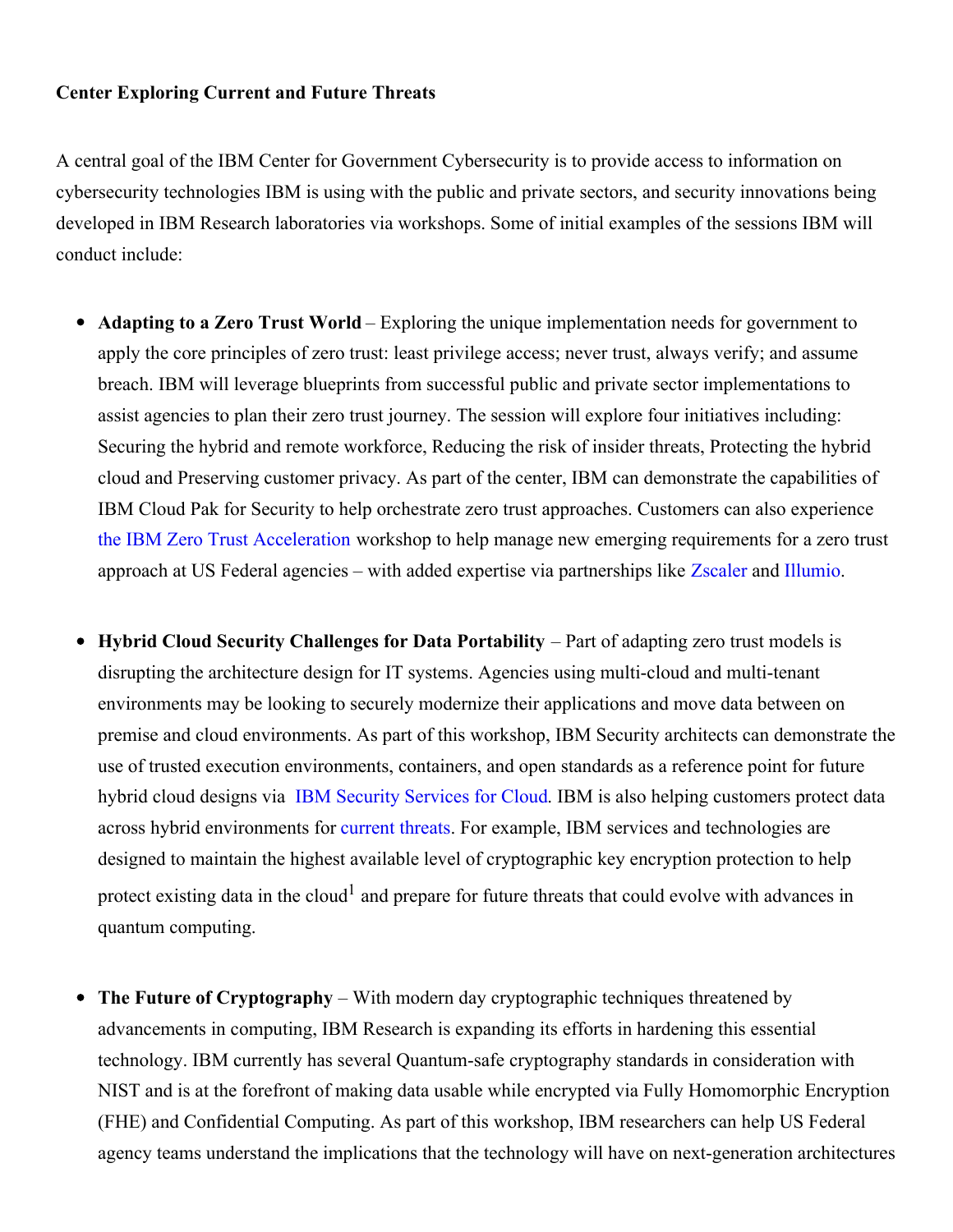and security protocols. IBM Z helps agencies protect against, and respond to threats, with technologies such as: encryption everywhere for data at rest and in transit to protect against data loss or corruption.

## **Expertise Available via IBM Center**

The IBM Center for Government Cybersecurity Advisory Group brings together former public sector leaders and private sector experts that can advise US Federal customers on historical challenges and help evaluate best practices for navigating current and future regulations and orders. Access to the advisory group will be made available via on-site and virtual conferences as well as individual discussions. The Center Advisory Group will also publish thought leadership and research on cybersecurity issues and solutions.

Advisory group members include:

- Tony Scott Former US Chief Information Officer
- Curt Dukes Former Information Security/Cyber Security Lead for NSA
- Kiersten Todt Former Cybersecurity Advisor for President Obama
- Margaret Graves Former Deputy Federal CIO and Deputy DHS CIO
- Daniel Chenok Former Branch Chief for OMB
- Brian Dravis, Major General (ret) Former Director Joint Service Provider DISA, DOD
- Terry Halvorsen Former DOD CIO, DON CIO, and Deputy Commander Network Warfare Command

The world-renowned IBM Security X-Force research organization will also be available via Center events. IBM Security X-Force monitors 150 billion+ security events per day in more than 130 countries. Early access to research from X-Force will be available for US Federal customers engaged via the Center.

US Federal agency customers seeking more information on the IBM Center for Government Cybersecurity should speak to their IBM representative or visit: [http://ibm.biz/us-federal-cyber-center](https://c212.net/c/link/?t=0&l=en&o=3182910-1&h=3308107958&u=http%3A%2F%2Fibm.biz%2Fus-federal-cyber-center&a=http%3A%2F%2Fibm.biz%2Fus-federal-cyber-center)

#### **About IBM Security**

IBM Security offers one of the most advanced and integrated portfolios of enterprise security products and services. The portfolio, supported by world-renowned IBM Security X-Force research, enables organizations to effectively manage risk and defend against emerging threats. IBM operates one of the world's broadest security research, development and delivery organizations, monitors 150 billion+ security events per day in more than 130 countries, and has been granted more than 10,000 security patents worldwide. IBM Security